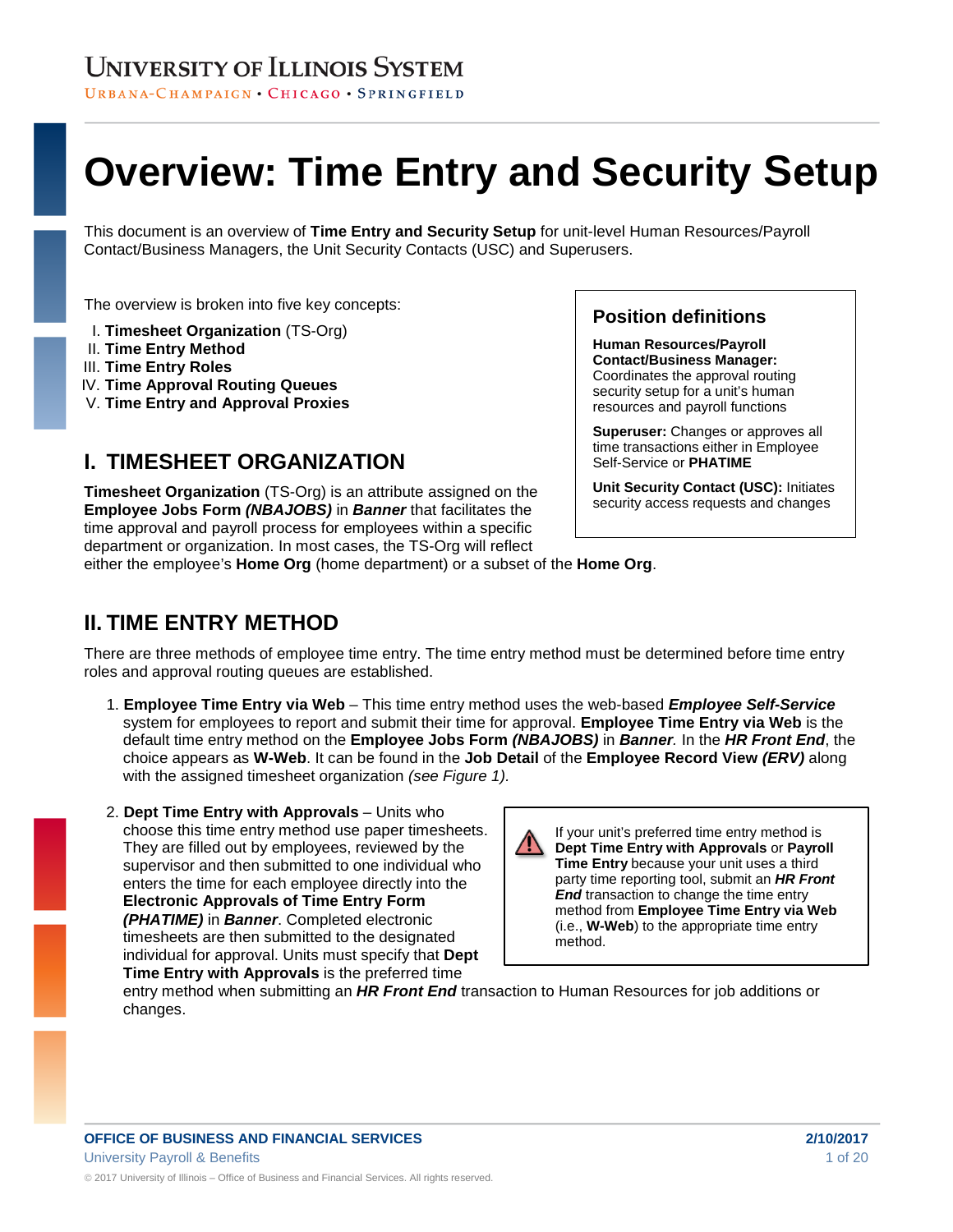#### URBANA-CHAMPAIGN . CHICAGO . SPRINGFIELD

3. **Feeder System** – Some units may have a third party time reporting tool or clocking system (e.g., *Kronos*) that interfaces with *Banner*. Time entry roles, approval routing queues and corresponding security reside within the third party system and not in *Banner*. Units must specify that **Payroll Time Entry** is the preferred time entry method when submitting an *HR Front End* transaction to Human Resources for job additions or changes.

| <b>O JOB DETAIL</b>                                                                                                                                                                                                                                                                                                                                                                                                                                                                                                                             |                                       |
|-------------------------------------------------------------------------------------------------------------------------------------------------------------------------------------------------------------------------------------------------------------------------------------------------------------------------------------------------------------------------------------------------------------------------------------------------------------------------------------------------------------------------------------------------|---------------------------------------|
| DATES<br>PERSONNEL DATE: EFFECTIVE DATE: LAST PAID DATE: JOB BEGIN DATE: JOB END DATE:<br>8/16/2016<br>8/16/2016<br>11/15/2016<br>2/1/2006                                                                                                                                                                                                                                                                                                                                                                                                      |                                       |
| <b>SUFFIX: POSITION CLASS:</b><br><b>JOB TITLE:</b><br><b>POSITION:</b><br><b>JOB TYPE:</b>                                                                                                                                                                                                                                                                                                                                                                                                                                                     |                                       |
| P - Primary<br>NFCLA-@***************<br>****************<br>C2***** 00<br>$\checkmark$<br><b>PAY RATE</b><br>FACTOR: JOB FTE: APPT %: HOURLY:<br>PAY ID:<br><b>MONTHLY:</b><br><b>JOB STATUS:</b><br><b>ANNUAL:</b><br><b>KROKKROUNDER OF</b><br>100.0<br>*******<br>A - Active<br>1.000<br><b>КЖЖЖЖЖЖ</b><br>вжжноских<br><b>TIMESHEET</b><br><b>JOB CHANGE REASON:</b><br><b>COA: ORG:</b><br><b>TIME ENTRY METHOD:</b><br>9 V 374000 - OBFS - Univ Payroll & Benefits<br>W - Web<br>SA018 - Salary Planner Upload<br>v<br>$\checkmark$<br>v | v<br><b>FLSA PRIMARY</b><br>POSITION: |
| <b>JOB EMPLOYEE CLASS:</b><br><b>LEAVE CATEGORY:</b><br><b>ACCRUE LEAVE:</b><br>Y3 - 12/12 mth 2 FH SICK/SICN<br>$\vee$ Y - Yes $\vee$<br><b>KRODERWRW KRWWWWWRIGEKX</b><br>SALARY<br><b>PROBATIONARY</b><br><b>INCREASE MM/DD: ANNIV DATE:</b><br><b>GROUP:</b><br><b>TABLE: GRADE:</b><br>PROB PERIOD: BEGIN DATE: END DATE:<br>STEP:<br>$\triangledown$ AA $\triangledown$ UNDED $\triangledown$ 0-0 $\triangledown$<br>2017                                                                                                                 |                                       |
| <b>BUDGET PROFILE CODE:</b><br><b>BARGAINING UNIT:</b><br>SEARCH NUMBER: HOURS PER DAY: HOURS PER PAY:<br>$\overline{\mathbf{v}}$ NONE<br>R - Recurring<br>$\checkmark$<br>173.33<br>ls o                                                                                                                                                                                                                                                                                                                                                       |                                       |

Figure 1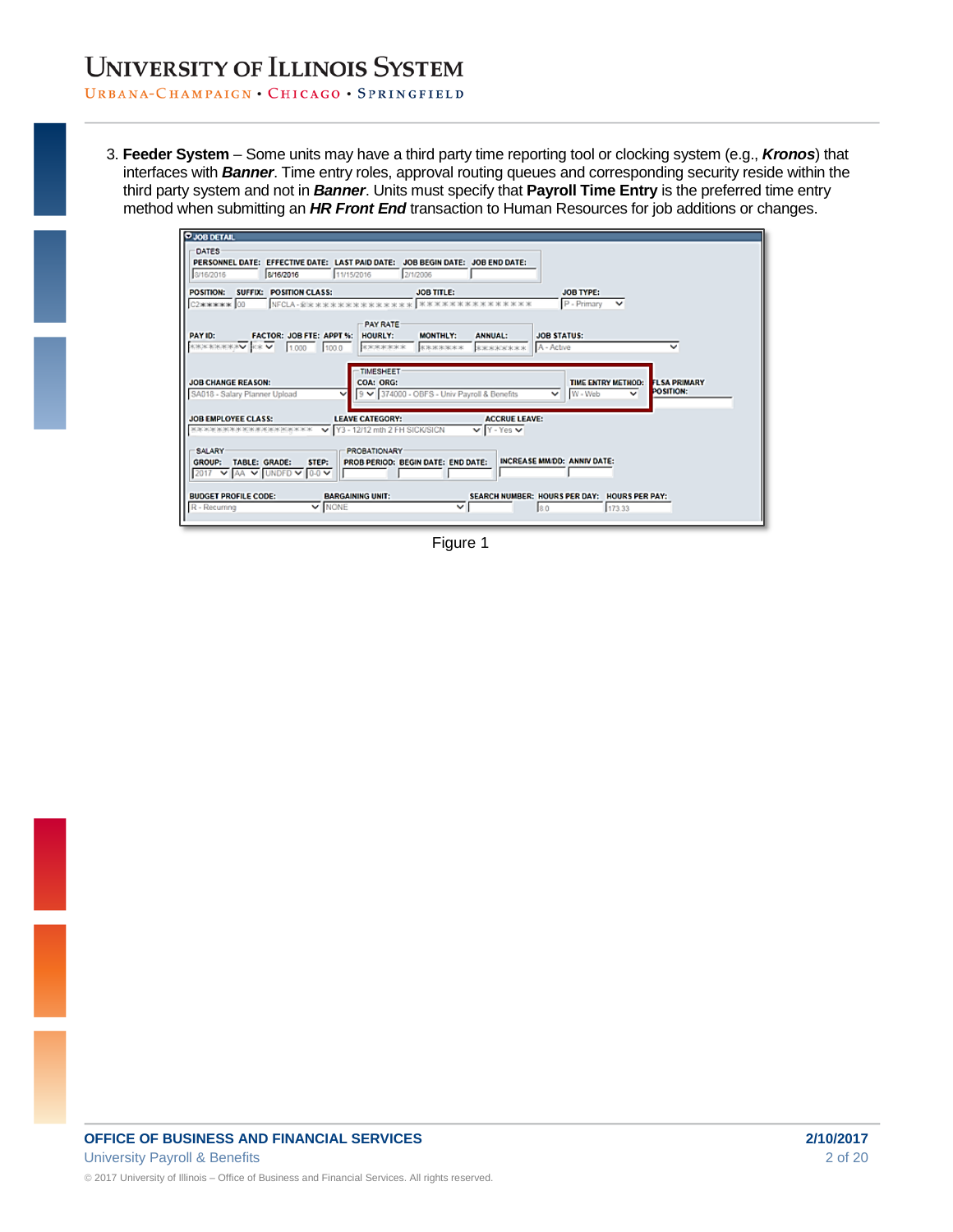### **III. TIME ENTRY ROLES**

Time entry roles in *Banner* and *Employee Self-Service* are partly dependent upon the time entry method chosen by the unit: **Employee Time Entry via Web** or **Dept Time Entry with Approvals**. They may differ from the security profile titles in the *Security Application*. Explanations of each role are below:

- 1. **Employee Web Time Entry Originator:** This role is for employees who start, complete and submit Web timesheets for approval on a biweekly basis within units that have chosen **Employee Time Entry via the Web**. The security for the employee to enter the time in the *Employee Self-Service* application is automatically granted when the time entry method "Web" is chosen as the preferred Time Entry Method and the appropriate TS-Org is assigned in the Timesheet Organization field during the *HR Front End (HRFE)* transaction to add or change an employee's job record. This will be reflected in the *Banner* **Employee Jobs Form** *(NBAJOBS)*.
	- The **Employee Web Time Entry Originator Time Entry** security profile does not exist in the *Security Application*.
	- **Employee Web Time Entry Originator** is not included in the time approval routing queue defined in the **Routing Queue Rules Form** (*NTRRQUE)* in *Banner*.



- 2. **Department Originator:** The person who reviews paper timesheets, enters the information into the **Electronic Approvals of Time Entry Form** *(PHATIME)* in *Banner* and submits the electronic timesheets for approval.
	- The security profile for **Department Originator** is **Department Time Entry Originator**. It is located in the **Time Entry** increment of the *Security Application*.
	- **Department Originator** is not included in the time approval routing queue defined in *NTRRQUE*.
- 3. **Time Approver:** The person who reviews and approves timesheets submitted by the originator either in *Employee Self-Service* or *PHATIME*.
	- The **Web and/or Department Time Entry Approver** profile is located in the **Time Entry** increment of the *Security Application*.
	- At least one **Time Approver** must be included in the time approval routing queue defined in *NTRRQUE*.
- 4. **Superuser:** A person designated to change or approve all time transactions either in *Employee Self-Service* or *PHATIME*.
	- The **Web and/or Department Time Entry Superuser** profile is requested by the USC in the *Security Application* and is located in the **Time Entry** increment.
	- The **Superuser** is not included in the time approval routing queue defined in *NTRRQUE*.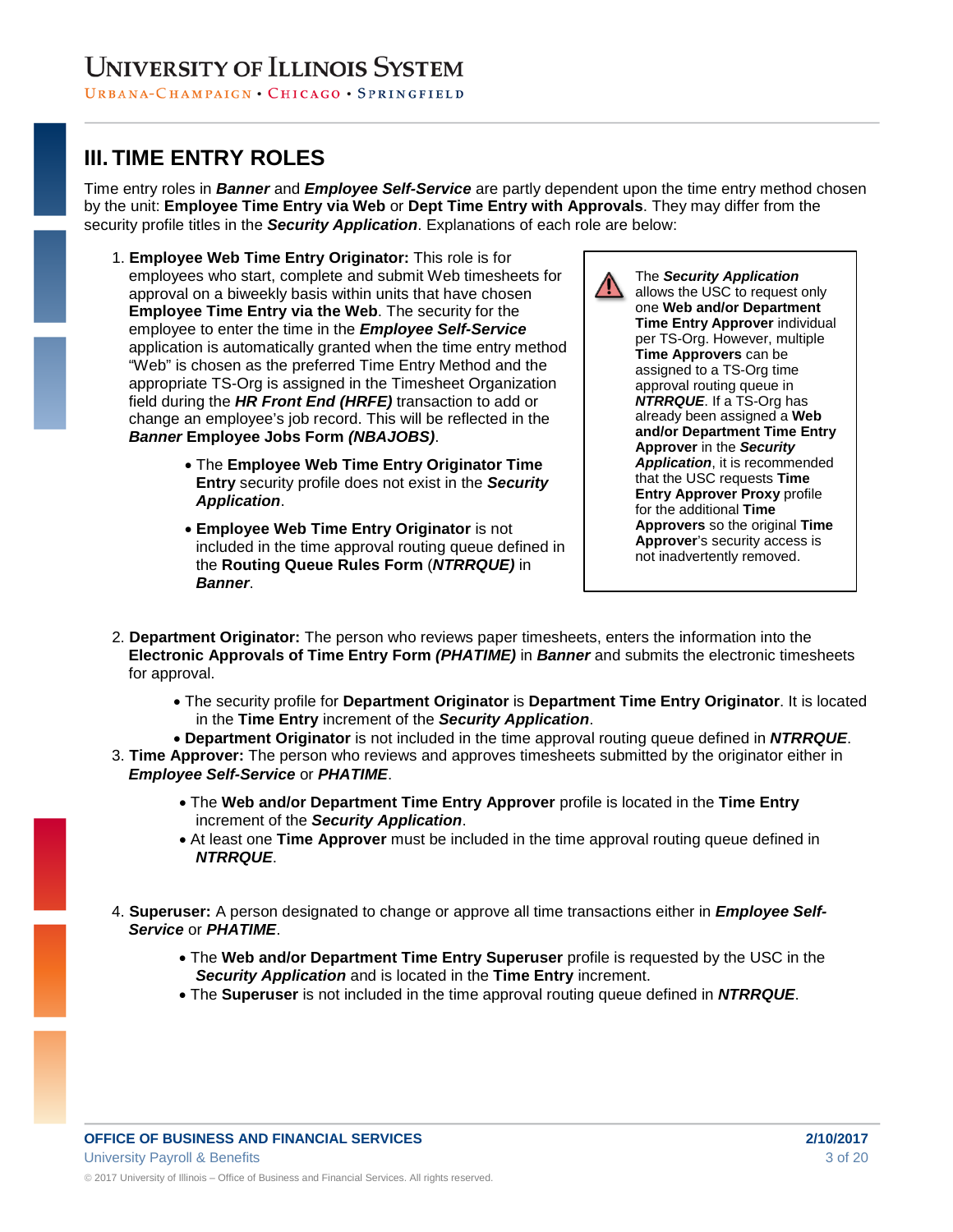#### URBANA-CHAMPAIGN · CHICAGO · SPRINGFIELD

- 5. **Acknowledger:** The person designated to review a timesheet before it is routed to the approver. They can add a comment to the timesheet but cannot edit the hours submitted or approve time. In addition, the **Acknowledger** action is not required for the approval of the timesheet.
	- The USC can request either the **Department Time Entry Originator** or **Time Entry Originator Proxy** profile in the *Security Application* for an **Acknowledger**. Both are located in the **Time Entry** increment.
	- The **Acknowledger** is the FYI role in a time approval routing queue defined in *NTRRQUE*.
	- **Acknowledgers** can only review and add comments. They have no approval authority.
- 6. **Originator Proxy:** The person who can act on the behalf of the **Department Originator**.
	- The **Time Entry Originator Proxy** profile is located in the Time Entry increment of the *Security Application*, and can be requested by the USC.
	- The **Originator Proxy** is not included in the time approval routing queue defined in *NTRRQUE*.
	- The **Originator Proxy** is set up by the **Department Originator** in the **Electronic Approval Proxy Rules Form** *(NTRPROX)* in *Banner* or in the *Web for Employee* module of *Employee Self-Service*.
- 7. **Approver Proxy:** A person who can act on the behalf of the **Time Approver**.
	- The **Time Entry Approver Proxy** profile is requested by the USC in the *Security Application*.
	- The **Approver Proxy** is set up by the **Time Approver** in *NTRPROX*.
	- The **Approver Proxy** may appear as an additional Time Approver in the time approval routing queue defined in **NTRRQUE** but is not required.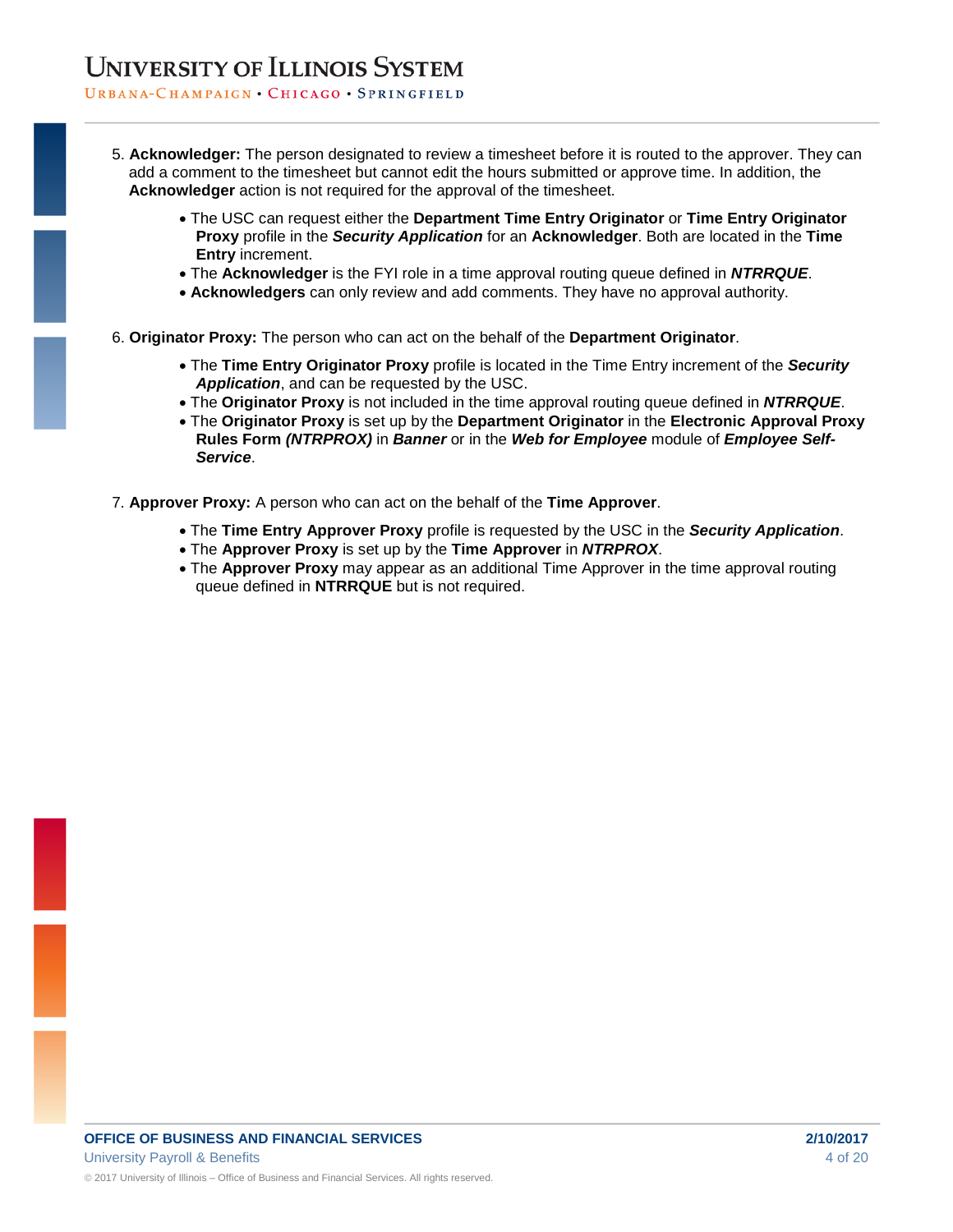URBANA-CHAMPAIGN · CHICAGO · SPRINGFIELD

### **IV.TIME APPROVAL ROUTING QUEUES**

Simply being assigned a time entry approval security profile in the *Security Application* does not grant the ability to approve timesheets in *Banner* or *Employee Self-Service*. Time approval routing queues are a second level of security for the **Time Approver** and **Acknowledger** roles described above in the Time Entry Roles section.

A time approval routing queue is created for a specific timesheet organization. The time approval routing queue assigns one or more individuals the role of reviewing and/or approving timesheets that are tied to that TS-Org. Time approval routing queues are set up in *NTRRQUE (see Figure 2)*.

| COA:<br>Position:<br><b>Reports To:</b>                         | $\sqrt{2}$<br>$\overline{\mathbf{v}}$ |                                                      | Organization:<br><b>Position Type:</b> | $\blacktriangledown$ Chemistry<br>203000 |                                                   |
|-----------------------------------------------------------------|---------------------------------------|------------------------------------------------------|----------------------------------------|------------------------------------------|---------------------------------------------------|
| Approval<br>Category<br>$\overline{\phantom{a}}$<br><b>TIME</b> | Time Entry and Approval               |                                                      |                                        |                                          | ×                                                 |
| Approver<br>Sequence                                            | Mandatory<br>Approver<br>п<br>п<br>П  | Approver<br>Position<br>▼<br>RES ASST PROF<br>UA6953 |                                        | Current<br>Incumbent<br>John Cook        | Approver<br>Action<br>$\blacktriangle$<br>Approve |

Figure 2

Based on new time entry and org security profile requests, AITS will create the time approval routing queue for the TS-Org in *NTRRQUE.*

The unit **Superuser** should review and make any necessary changes to the time approval routing queue prior to the time entry period.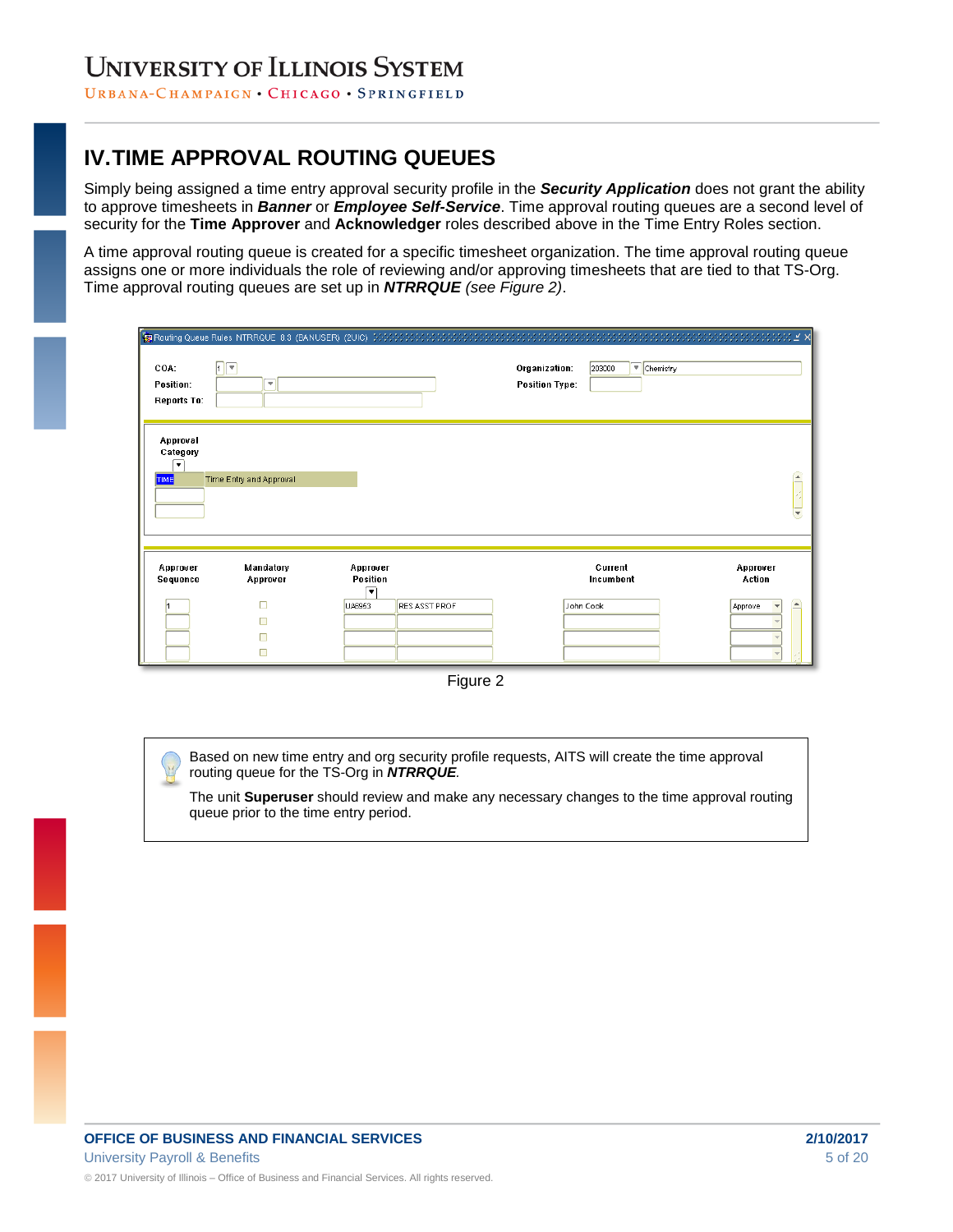URBANA-CHAMPAIGN · CHICAGO · SPRINGFIELD

# **V.TIME ENTRY AND APPROVAL PROXIES**

**Originator Proxies** and **Approver Proxies** are another security option for units that add some flexibility. Proxies are granted access to assume the role of the **Department Originator** or **Time Approver** through *NTRPROX* by the **Department Originator** or **Time Approver**.

Individuals who have been assigned an **Approver Proxy** role can be included in the time approval routing queue in *NTRRQUE*, but it is not required. Adding an **Approver Proxy** to the time approval routing queue changes their role from **Approver Proxy** to a **Time Approver** and will change the unit's time approval process. University of Illinois System business practice prefers time entry and approval proxies are not included in the routing queue defined in *NTRRQUE*.

### **Time Approval Routing Queue and Proxy Options**

If a unit has multiple supervisors who are each responsible for reviewing and approving timesheets for a different set of employees *(See Figure 3)*, the unit can assign time entry roles without creating additional TS-Orgs and time approval routing queues or the unit can design time approval routing queues that reflects the internal structure.

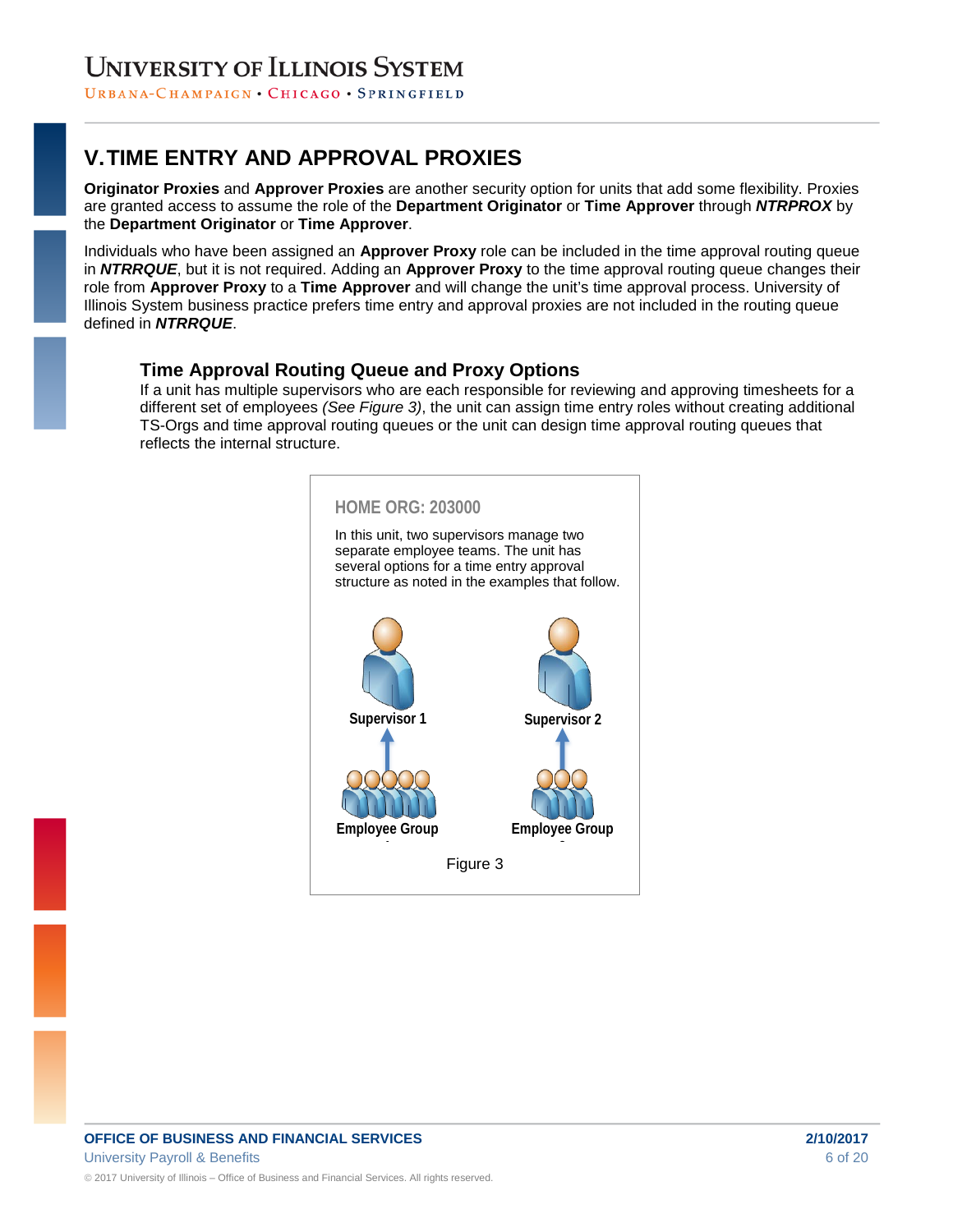### **Option 1: Separate TS-Orgs** *(Recommended by UPB)*

The unit separates the supervisors and their employees into two separate TS-Orgs *(See Figure 4)*. Each supervisor is assigned the role of **Time Approver** for their TS-Org. When approving timesheets for their TS-Org, the supervisor will only see the timesheets for their employees.

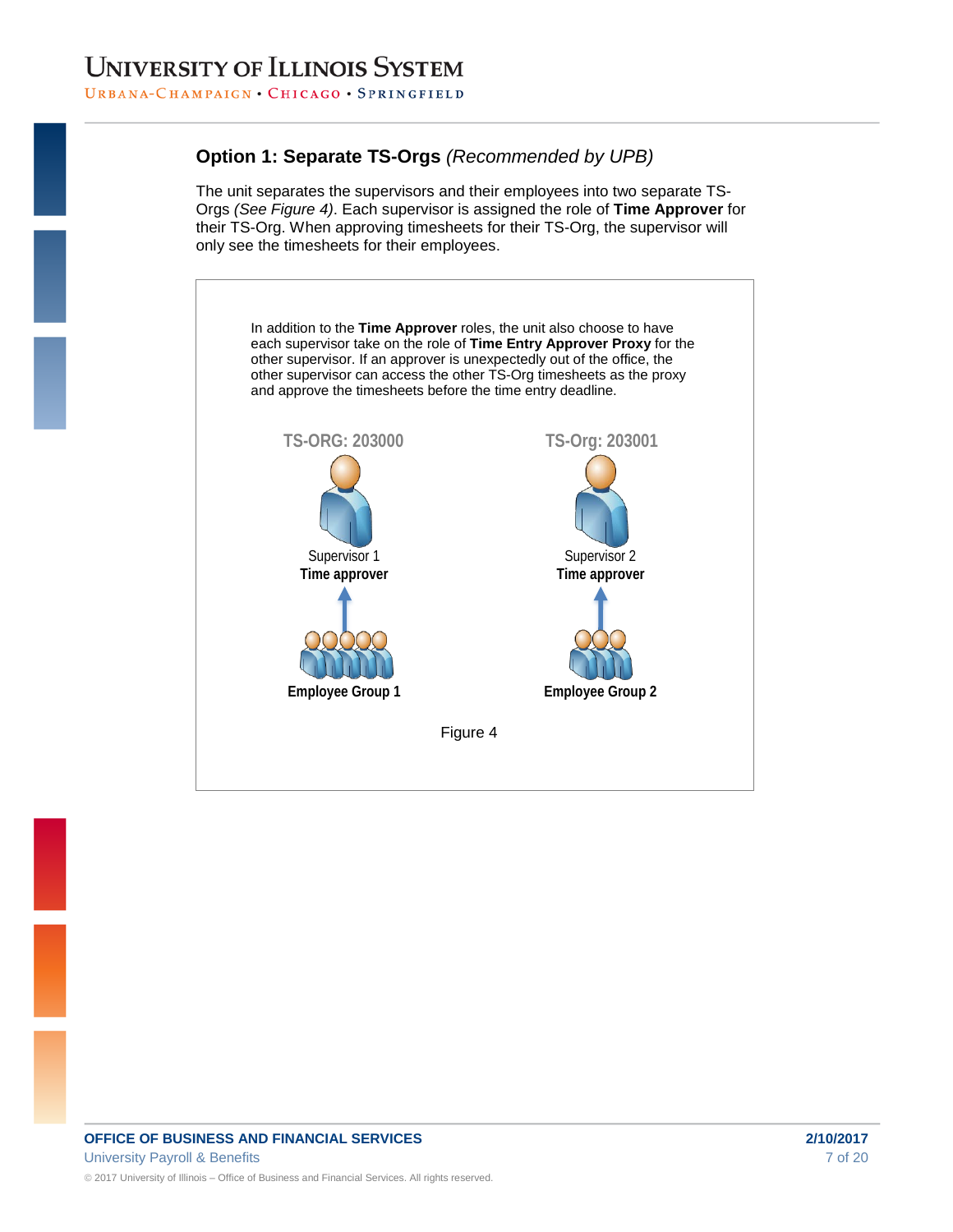Supervisor 1 is assigned the **Approver Action** of *Approve* and is designated as the **Time Approver** in the *NTRRQUE* for the first TS-Org *(see Figure 4)*. Supervisor 2 is assigned the **Approver Action** of *Approve* and is designated as the **Time Approver** in *NTRRQUE* for the second TS-Org. *(See Figure 5)*

| COA:<br>Position:<br><b>Reports To:</b>                         | <b>Transformation of the State State State State State State State Contracts and Contracts and Contracts and Contracts and Contracts and Contracts State State State State State State State State State State State State State</b><br>$\sqrt{2}$<br>$\overline{\mathbf v}$ |                                 | Organization:<br><b>Position Type:</b> | 203001               | $\sqrt{\frac{1}{2}}$ Organic Chemistry |                                                     |
|-----------------------------------------------------------------|------------------------------------------------------------------------------------------------------------------------------------------------------------------------------------------------------------------------------------------------------------------------------|---------------------------------|----------------------------------------|----------------------|----------------------------------------|-----------------------------------------------------|
| Approval<br>Category<br>$\overline{\phantom{a}}$<br><b>TIME</b> | Time Entry and Approval                                                                                                                                                                                                                                                      |                                 |                                        |                      |                                        | $\widehat{\phantom{a}}$<br>$\overline{\phantom{a}}$ |
| Approver<br>Sequence                                            | Mandatory<br>Approver                                                                                                                                                                                                                                                        | Approver<br>Position<br>$\cdot$ |                                        | Current<br>Incumbent |                                        | Approver<br>Action                                  |
|                                                                 | г<br>п                                                                                                                                                                                                                                                                       | PROF<br>U66852                  |                                        | Jim Hawkland         |                                        | $\blacktriangle$<br>Approve                         |

Figure 5

#### **b. Security Application**

The **Web and/or Department Time Entry Approver** security profile is requested for Supervisor 1 for TS-Org 203000 through the *Security Application*. The same security profile is requested for Supervisor 2 for TS-Org 203001 *(see Figure 6)*.

Even though Supervisor 1 and Supervisor 2 will be acting as each other's **Approver Proxy**, no additional time entry security profiles need to be requested. With the **Web and/or Department Time Entry Approver** security, the supervisors only need to be added to *NTRPROX*.

| <b>Time Entry</b>                                                                                                                                                        |                            |                            |               |                                   |  |  |  |
|--------------------------------------------------------------------------------------------------------------------------------------------------------------------------|----------------------------|----------------------------|---------------|-----------------------------------|--|--|--|
| Note:<br>You must save your selection by clicking the Save button before proceeding to another screen. If you do not click the Save button, all selections will be lost. |                            |                            |               |                                   |  |  |  |
| <b>Profile Name</b><br>Double Click on the profile name to see info about the profile                                                                                    | <b>Authorizer Comments</b> | Current<br><b>Access</b>   | <b>Action</b> | <b>Settings</b><br>$" = Required$ |  |  |  |
| <b>Department Time Entry Originator</b>                                                                                                                                  |                            |                            | $\checkmark$  |                                   |  |  |  |
| Web and/or Department Time Entry Approver                                                                                                                                |                            |                            | Add $\vee$    | Time Entry Approver Organization* |  |  |  |
| Web and/or Department Time Entry Superuser                                                                                                                               |                            | ш                          | $\check{ }$   |                                   |  |  |  |
| <b>Time Entry Originator Proxy</b><br>Proxy Maintenance Form                                                                                                             |                            | □                          | $\checkmark$  |                                   |  |  |  |
| <b>Time Entry Approver Proxy</b><br>Proxy Maintenance Form                                                                                                               |                            | п                          | $\check{ }$   |                                   |  |  |  |
|                                                                                                                                                                          |                            |                            |               |                                   |  |  |  |
| Save                                                                                                                                                                     |                            | <b>View/Submit Request</b> |               |                                   |  |  |  |

Figure 6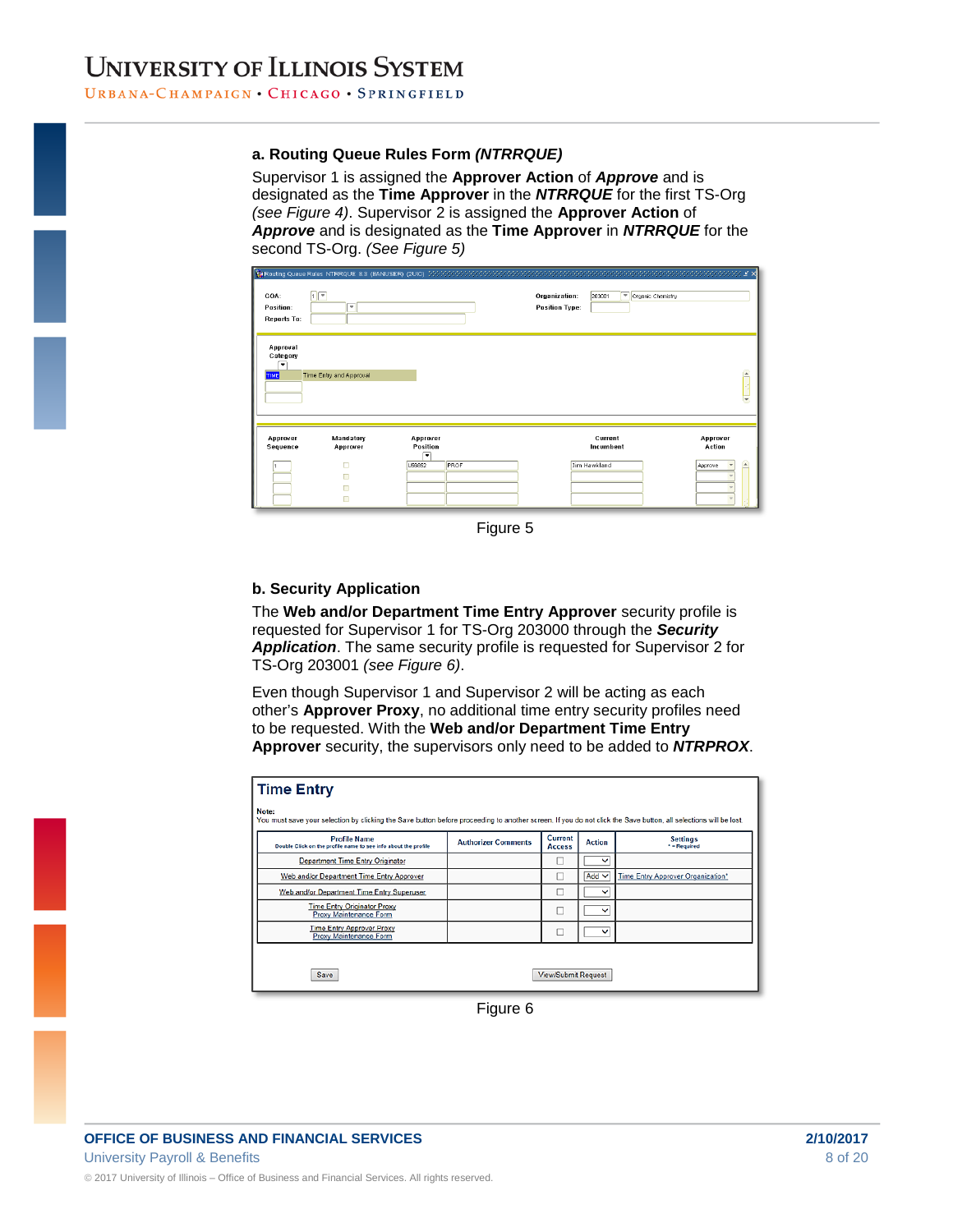URBANA-CHAMPAIGN . CHICAGO . SPRINGFIELD

| Electronic Approval<br>Other Modules |              |          |                      |
|--------------------------------------|--------------|----------|----------------------|
| Proxy<br>Proxy ID<br>▼               |              | Admin ID | <b>Activity Date</b> |
| JHAWK01                              | Jim Hawkland |          | 08-APR-2011          |
|                                      |              |          |                      |
|                                      |              |          |                      |
|                                      |              |          |                      |
|                                      |              |          |                      |
|                                      |              |          |                      |
| <b>Proxy Modules</b>                 |              |          |                      |
| <b>Modules</b>                       |              |          |                      |
| $\overline{\phantom{0}}$             |              |          |                      |
|                                      |              |          |                      |

Figure 7

| User ID:<br>JHAWK01<br>Electronic Approval<br>Other Modules |           |          |                            |
|-------------------------------------------------------------|-----------|----------|----------------------------|
| Proxy<br>Proxy ID                                           |           | Admin ID | <b>Activity Date</b>       |
| ⊡                                                           |           |          |                            |
| >> JCOOK01                                                  | John Cook |          | 08-APR-2011<br>$\triangle$ |
|                                                             |           |          |                            |
|                                                             |           |          |                            |
|                                                             |           |          |                            |
|                                                             |           |          |                            |
|                                                             |           |          |                            |
|                                                             |           |          | $\overline{\phantom{a}}$   |
|                                                             |           |          |                            |
| <b>Proxy Modules</b>                                        |           |          |                            |
| Modules                                                     |           |          |                            |
| $\overline{\phantom{a}}$                                    |           |          |                            |
| <b>Time Entry</b><br><b>TIME</b>                            |           |          |                            |
|                                                             |           |          |                            |
|                                                             |           |          |                            |
|                                                             |           |          |                            |
|                                                             |           |          |                            |

Figure 8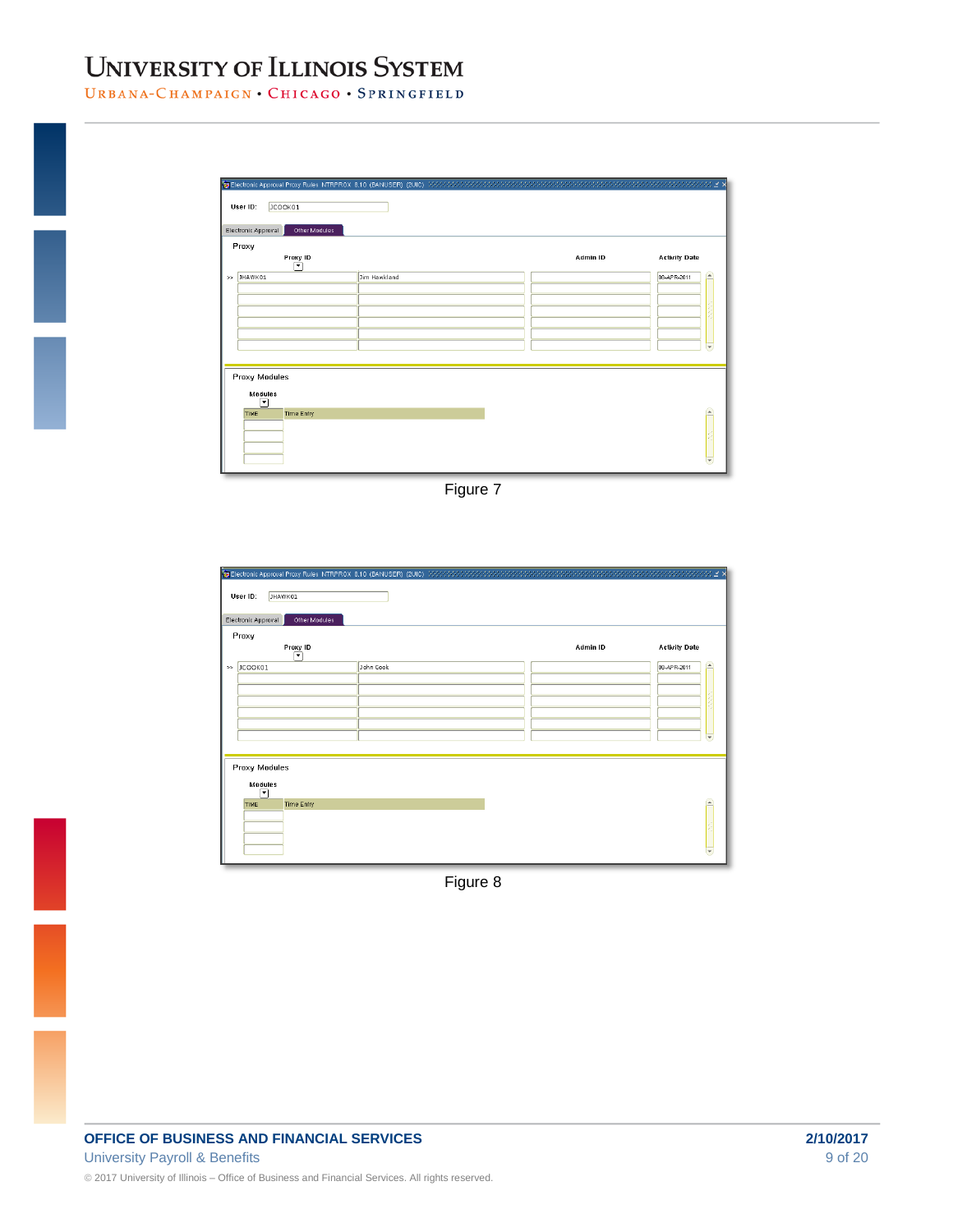### **Option 2: One Time Approver & One Approver Proxy**

The unit chooses to have one **Time Approver** and one **Approver Proxy**. The advantages of this structure are that only one TS-Org is required and that approvals are not sequential since Supervisor 2 is not added to the time approval routing queue in *NTRRQUE*. Each timesheet approval period, Supervisor 2 accesses either *PHATIME* in *Banner* or *Employee Self-Service* as a proxy for Supervisor 1 and approves his employees' timesheets while Supervisor 1 reviews and approves his employees' timesheets.

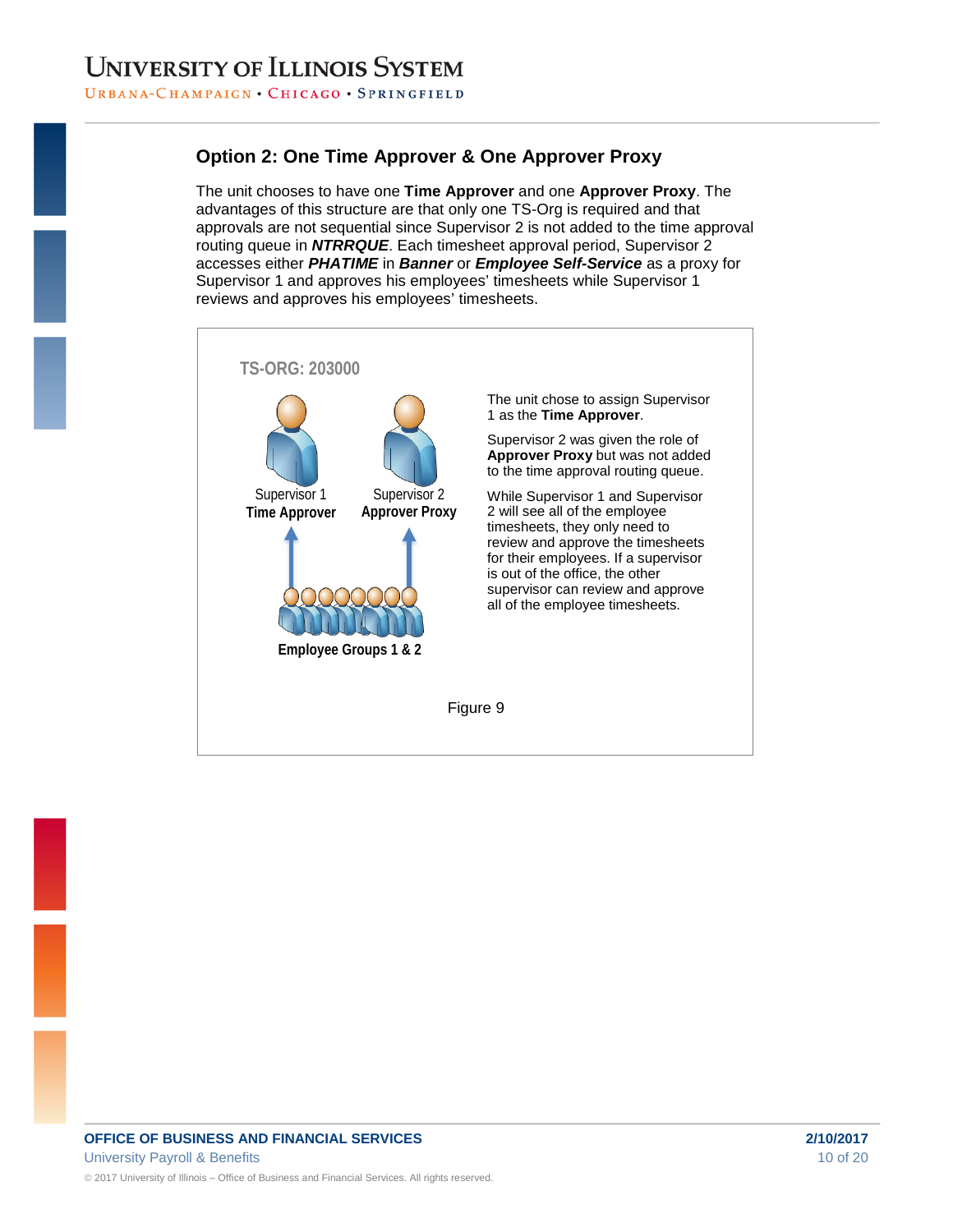Only Supervisor 1 is assigned a role within *NTRRQUE*. Because every time approval routing queue must have at least one **Time Approver**, Supervisor 1 is assigned the **Approver Action** of *Approve (see Figure 10)*.

| COA:<br>Position:<br>Reports To:   | 回<br>٠                                         |                                            |               | Organization:<br><b>Position Type:</b> | 203000<br><sup>v</sup> Chemistry  |                                                   |
|------------------------------------|------------------------------------------------|--------------------------------------------|---------------|----------------------------------------|-----------------------------------|---------------------------------------------------|
| Approval<br>Category<br>▼<br>18.81 | Time Entry and Approval                        |                                            |               |                                        |                                   | £<br>Ξ                                            |
| Approver<br>Sequence               | Mandatory<br>Approver<br>$\Box$<br>п<br>□<br>π | Approver<br>Position<br>۰<br><b>UA6953</b> | RES ASST PROF |                                        | Current<br>Incumbent<br>John Cook | Approver<br>Action<br>$\blacktriangle$<br>Approve |

Figure 10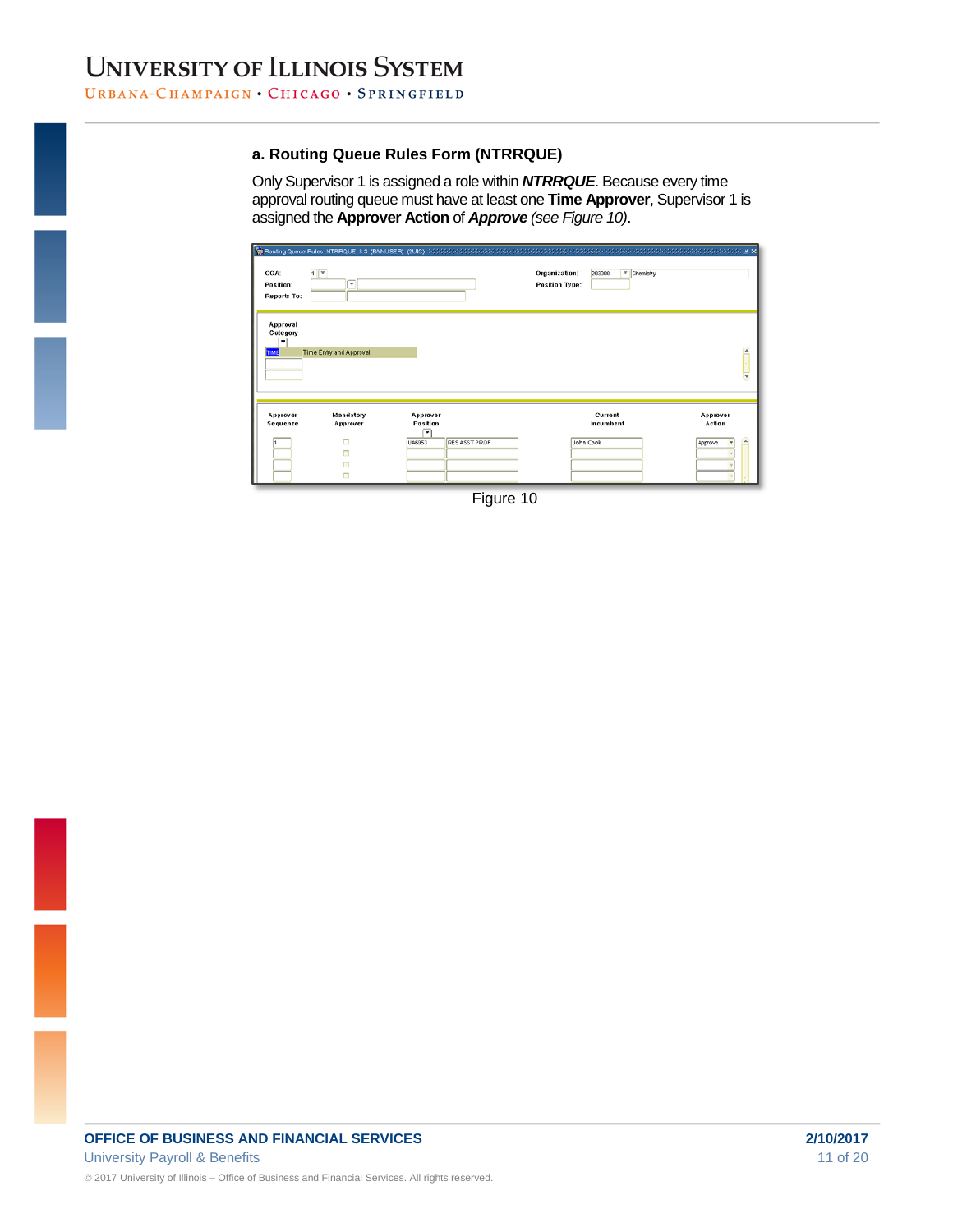#### **b. Security Application**

The **Web and/or Department Time Entry Approver** security profile is requested for Supervisor 1 through the *Security Application (see Figure 11)*. Supervisor 2 has been assigned the *Security Application* profile of **Time Entry Approver Proxy** *(see Figure 12)*.

| <b>Profile Name</b><br>Double Click on the profile name to see info about the profile | <b>Authorizer Comments</b> | Current<br><b>Access</b> | <b>Action</b> | <b>Settings</b><br>$*$ = Required |
|---------------------------------------------------------------------------------------|----------------------------|--------------------------|---------------|-----------------------------------|
| <b>Department Time Entry Originator</b>                                               |                            |                          | $\checkmark$  |                                   |
| Web and/or Department Time Entry Approver                                             |                            |                          | $Add$ $\vee$  | Time Entry Approver Organization* |
| Web and/or Department Time Entry Superuser                                            |                            |                          | $\check{ }$   |                                   |
| <b>Time Entry Originator Proxy</b><br>Proxy Maintenance Form                          |                            |                          | $\check{ }$   |                                   |
| <b>Time Entry Approver Proxy</b><br><b>Proxy Maintenance Form</b>                     |                            |                          | $\check{ }$   |                                   |

Figure 11

| <b>Time Entry</b>                                                                                                                                                        |                            |                            |               |                                   |  |  |  |  |
|--------------------------------------------------------------------------------------------------------------------------------------------------------------------------|----------------------------|----------------------------|---------------|-----------------------------------|--|--|--|--|
| Note:<br>You must save your selection by clicking the Save button before proceeding to another screen. If you do not click the Save button, all selections will be lost. |                            |                            |               |                                   |  |  |  |  |
| <b>Profile Name</b><br>Double Click on the profile name to see info about the profile                                                                                    | <b>Authorizer Comments</b> | Current<br><b>Access</b>   | <b>Action</b> | <b>Settings</b><br>* = Required   |  |  |  |  |
| <b>Department Time Entry Originator</b>                                                                                                                                  |                            | D                          | $\checkmark$  |                                   |  |  |  |  |
| Web and/or Department Time Entry Approver                                                                                                                                |                            |                            | v             | Time Entry Approver Organization* |  |  |  |  |
| Web and/or Department Time Entry Superuser                                                                                                                               |                            | □                          | $\checkmark$  |                                   |  |  |  |  |
| <b>Time Entry Originator Proxy</b><br>Proxy Maintenance Form                                                                                                             |                            | □                          | $\checkmark$  |                                   |  |  |  |  |
| <b>Time Entry Approver Proxy</b><br>Proxy Maintenance Form                                                                                                               |                            | π                          | Add $\vee$    |                                   |  |  |  |  |
|                                                                                                                                                                          |                            |                            |               |                                   |  |  |  |  |
| Save                                                                                                                                                                     |                            | <b>View/Submit Request</b> |               |                                   |  |  |  |  |

Figure 12

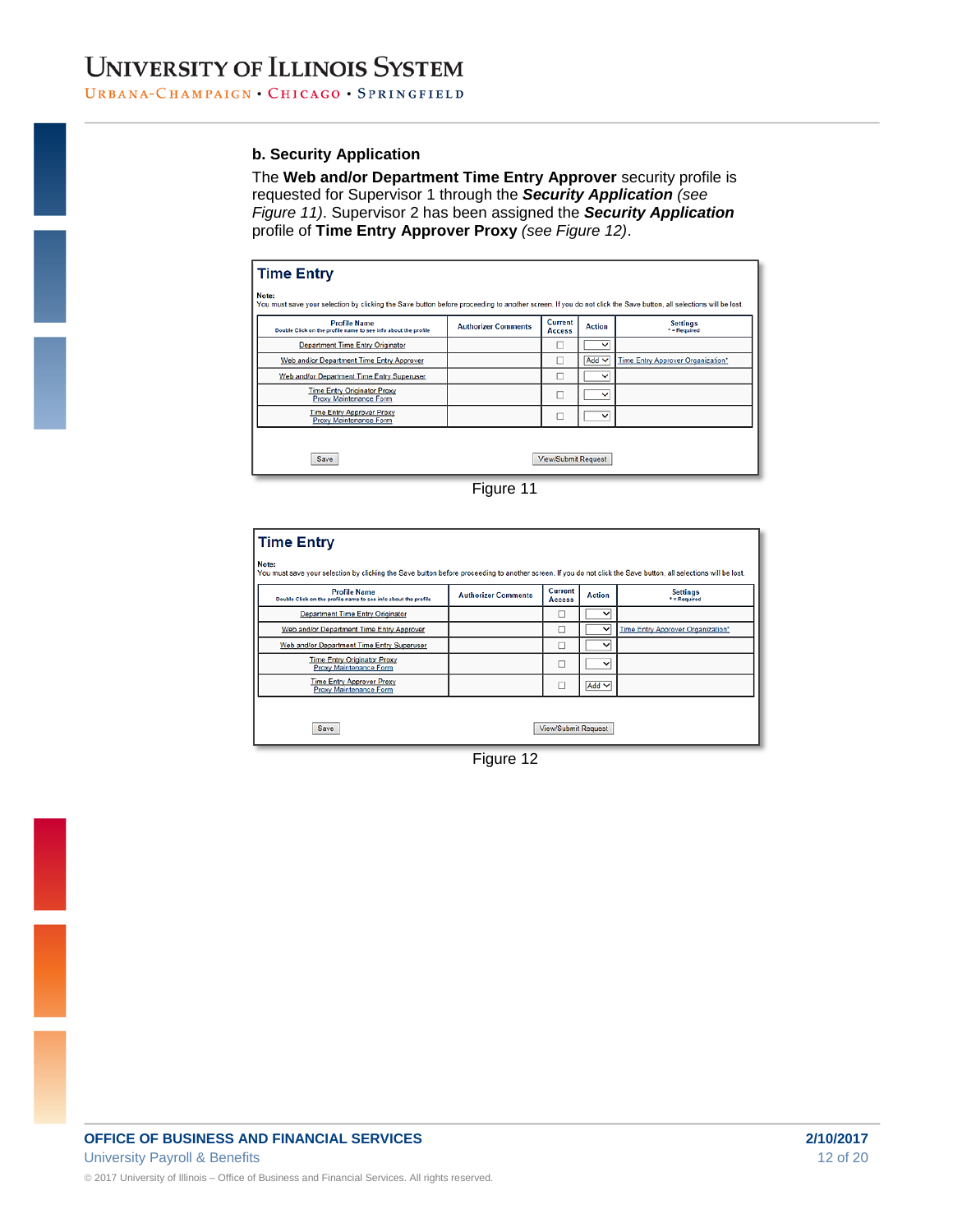#### **c. Electronic Approval Proxy Rules Form (NTRPROX)**

Supervisor 1 assigns Supervisor 2 as their **Approver Proxy** in *NTRPROX (see Figure 13)*.

|     | JCOOK01<br>User ID:<br>Electronic Approval<br>Other Modules |              |          |                      |                       |
|-----|-------------------------------------------------------------|--------------|----------|----------------------|-----------------------|
|     |                                                             |              |          |                      |                       |
|     | Proxy<br>Proxy ID<br>۰                                      |              | Admin ID | <b>Activity Date</b> |                       |
| $>$ | JHAWK01                                                     | Jim Hawkland |          | 08-APR-2011          | $\blacktriangleright$ |
|     |                                                             |              |          |                      |                       |
|     |                                                             |              |          |                      |                       |
|     |                                                             |              |          |                      |                       |
|     |                                                             |              |          |                      |                       |
|     |                                                             |              |          |                      | ≂                     |
|     | <b>Proxy Modules</b><br>Modules                             |              |          |                      |                       |
|     | $\overline{\phantom{a}}$<br><b>Time Entry</b><br>TIME       |              |          |                      | $\square$             |
|     |                                                             |              |          |                      |                       |
|     |                                                             |              |          |                      |                       |
|     |                                                             |              |          |                      |                       |
|     |                                                             |              |          |                      |                       |

Figure 13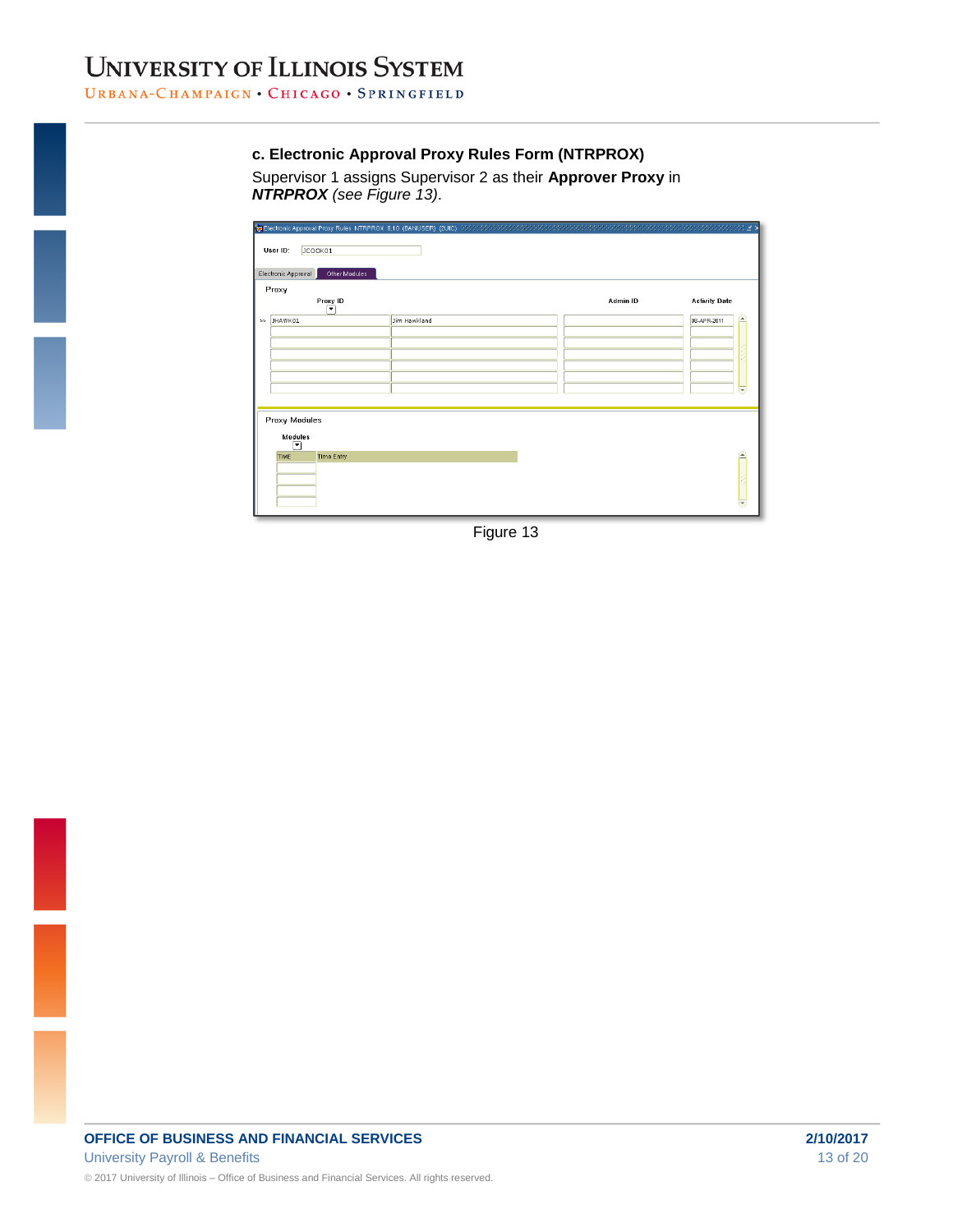### **Option 3: Time Approver & Acknowledger**

The unit chooses to route timesheets from all of the employees to the Supervisor 1 and then Supervisor 2 *(see Figure 14)*.

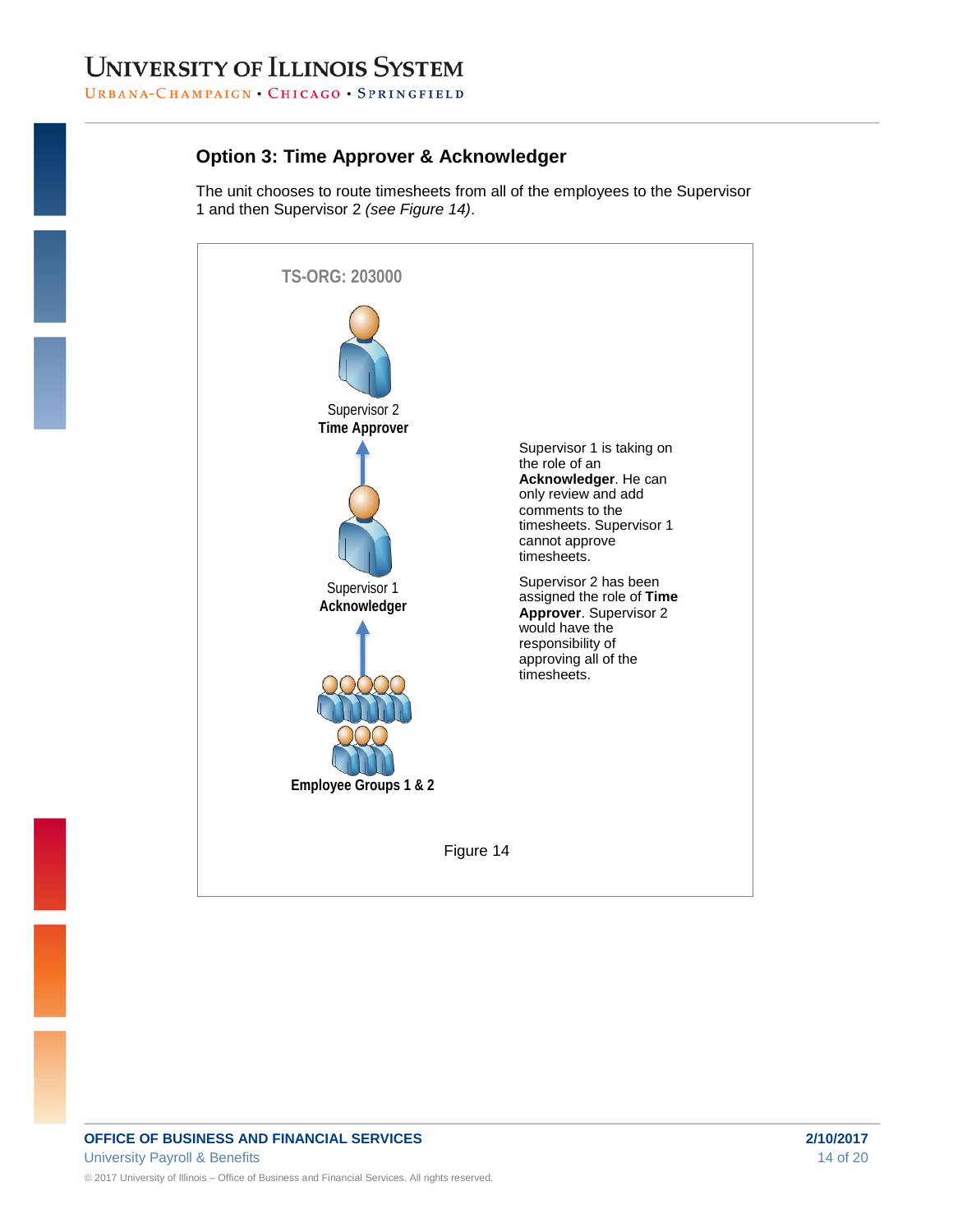The Supervisor 1 is assigned the **Approver Action** of *FYI* in order to fulfill the role of **Acknowledger** in *NTRRQUE*. Supervisor 2 is given the **Approver Action** of *Approve (see Figure 15)*.

| COA:<br>Position:<br>Reports To:                         | $\sqrt{1}$<br>ஈ         |                           | Stu Routing Queue Rules, NTRRQUE, 8.3. (BANUSER), (2UIC), (2010), (2010) (2010) (2010) (2010) (2010) (2010) (2010) (2010) | Organization:<br><b>Position Type:</b> | - Chemistry<br>203000 | <b>RANARANARA E X</b>   |
|----------------------------------------------------------|-------------------------|---------------------------|---------------------------------------------------------------------------------------------------------------------------|----------------------------------------|-----------------------|-------------------------|
| Approval<br>Category<br>$\overline{\phantom{0}}$<br>TIME | Time Entry and Approval |                           |                                                                                                                           |                                        |                       | $\triangle$<br>v        |
| Approver<br>Sequence                                     | Mandatory<br>Approver   | Approver<br>Position<br>٠ |                                                                                                                           |                                        | Current<br>Incumbent  | Approver<br>Action      |
|                                                          | Ò                       | UA6953                    | RES ASST PROF                                                                                                             |                                        | John Cook             | FVI<br>$\blacktriangle$ |
| $\overline{2}$                                           | a                       | US6852                    | PROF                                                                                                                      |                                        | <b>Jim Hawkland</b>   | Approve                 |
|                                                          |                         |                           |                                                                                                                           |                                        |                       |                         |
|                                                          | a<br>m                  |                           |                                                                                                                           |                                        |                       |                         |

Figure 15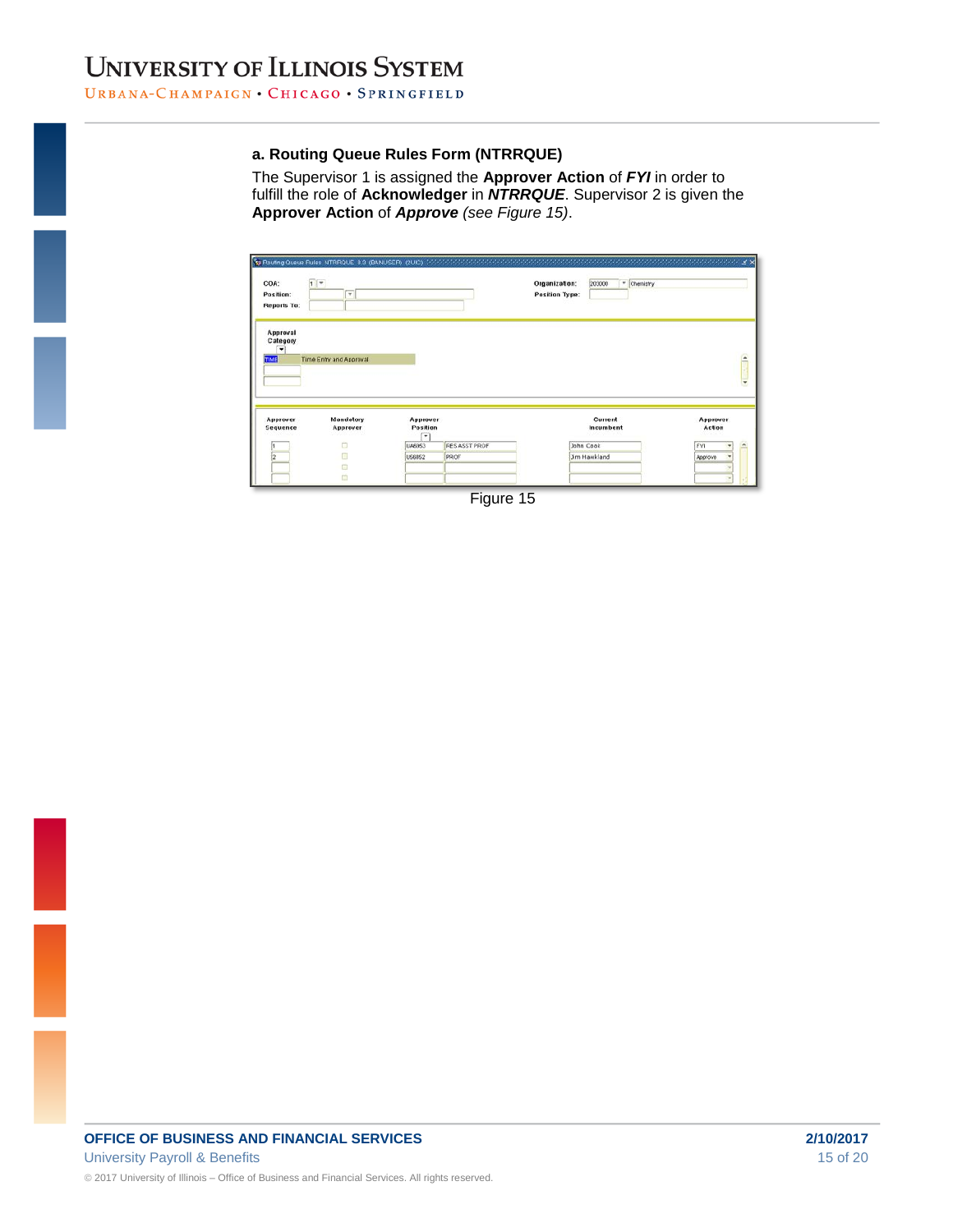#### **b. Security Application**

In the *Security Application*, the **Time Entry Originator Proxy** or **Time Entry Approver Proxy** security profile should be requested for Supervisor 1 who will be acting as an **Acknowledger** *(see Figure 16)*. The security profile of **Web and/or Department Time Approvals** should be requested for Supervisor 2, the **Time Approver** in the time approval routing queue *(see Figure 17)*.

| <b>Time Entry</b>                                                                                                                                                        |                            |                                 |               |                                   |  |  |  |  |
|--------------------------------------------------------------------------------------------------------------------------------------------------------------------------|----------------------------|---------------------------------|---------------|-----------------------------------|--|--|--|--|
| Note:<br>You must save your selection by clicking the Save button before proceeding to another screen. If you do not click the Save button, all selections will be lost. |                            |                                 |               |                                   |  |  |  |  |
| <b>Profile Name</b><br>Double Click on the profile name to see info about the profile                                                                                    | <b>Authorizer Comments</b> | <b>Current</b><br><b>Access</b> | <b>Action</b> | <b>Settings</b><br>* = Required   |  |  |  |  |
| <b>Department Time Entry Originator</b>                                                                                                                                  |                            |                                 | ◡             |                                   |  |  |  |  |
| Web and/or Department Time Entry Approver                                                                                                                                |                            |                                 | $\checkmark$  | Time Entry Approver Organization* |  |  |  |  |
| Web and/or Department Time Entry Superuser                                                                                                                               |                            | с                               | ◡             |                                   |  |  |  |  |
| <b>Time Entry Originator Proxy</b><br>Proxy Maintenance Form                                                                                                             |                            | с                               | ◡             |                                   |  |  |  |  |
| <b>Time Entry Approver Proxy</b><br>Proxy Maintenance Form                                                                                                               |                            | с                               | Add $\vee$    |                                   |  |  |  |  |
|                                                                                                                                                                          |                            |                                 |               |                                   |  |  |  |  |
| <b>View/Submit Request</b><br>Save                                                                                                                                       |                            |                                 |               |                                   |  |  |  |  |



| <b>Time Entry</b>                                                                                                                                                        |                            |                            |               |                                   |  |
|--------------------------------------------------------------------------------------------------------------------------------------------------------------------------|----------------------------|----------------------------|---------------|-----------------------------------|--|
| Note:<br>You must save your selection by clicking the Save button before proceeding to another screen. If you do not click the Save button, all selections will be lost. |                            |                            |               |                                   |  |
| <b>Profile Name</b><br>Double Click on the profile name to see info about the profile                                                                                    | <b>Authorizer Comments</b> | Current<br><b>Access</b>   | <b>Action</b> | <b>Settings</b><br>* = Required   |  |
| <b>Department Time Entry Originator</b>                                                                                                                                  |                            |                            | $\checkmark$  |                                   |  |
| Web and/or Department Time Entry Approver                                                                                                                                |                            |                            | Add V         | Time Entry Approver Organization* |  |
| Web and/or Department Time Entry Superuser                                                                                                                               |                            |                            | $\check{ }$   |                                   |  |
| <b>Time Entry Originator Proxy</b><br><b>Proxy Maintenance Form</b>                                                                                                      |                            |                            | v             |                                   |  |
| <b>Time Entry Approver Proxy</b><br>Proxy Maintenance Form                                                                                                               |                            |                            | $\check{ }$   |                                   |  |
|                                                                                                                                                                          |                            |                            |               |                                   |  |
| Save                                                                                                                                                                     |                            | <b>View/Submit Request</b> |               |                                   |  |

Figure 17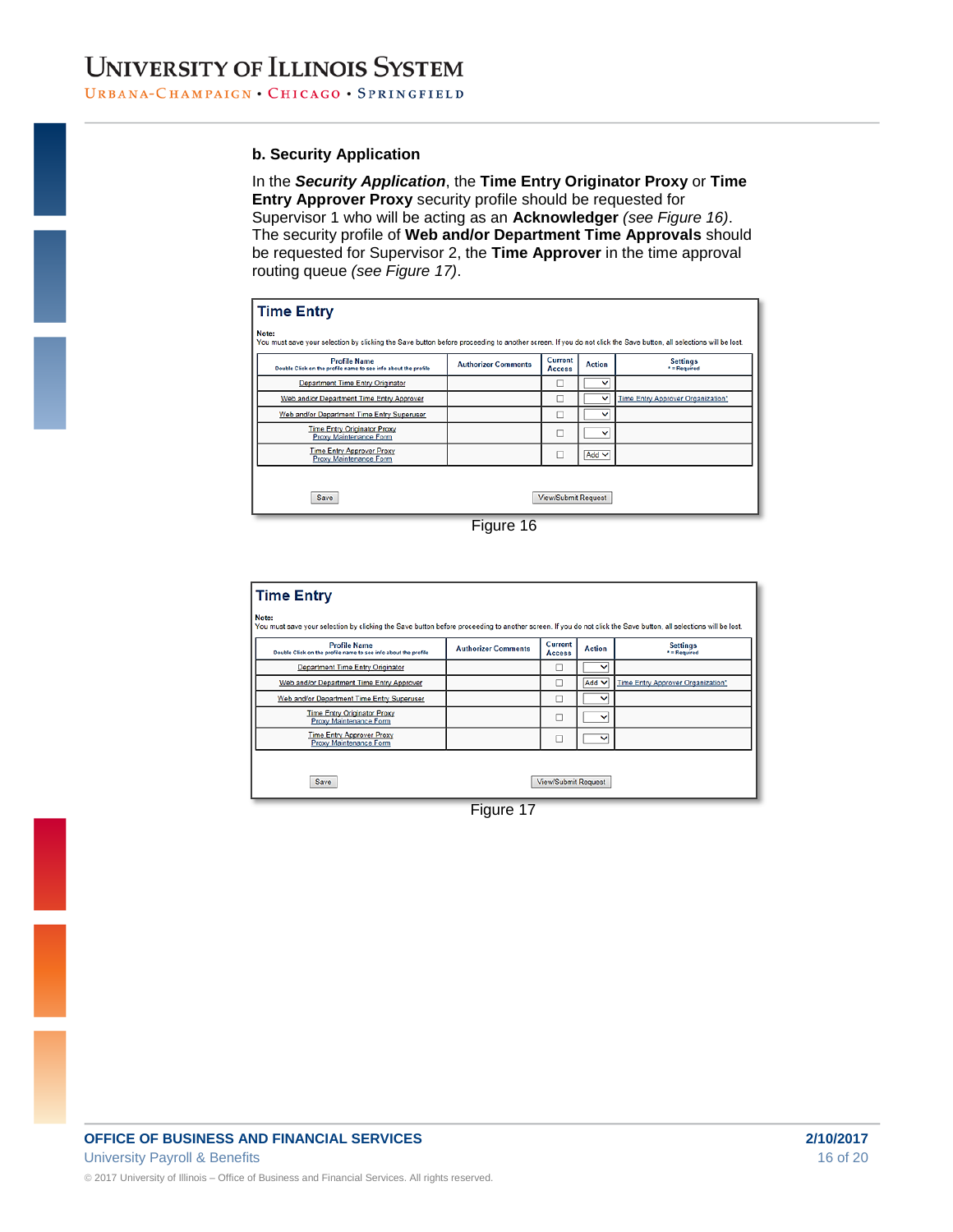### **Option 4 – Multiple Approvers** *(Not Recommended by UPB)*

The unit chooses to have both supervisors act as **Time Approvers** who will review and approve *all* timesheets.

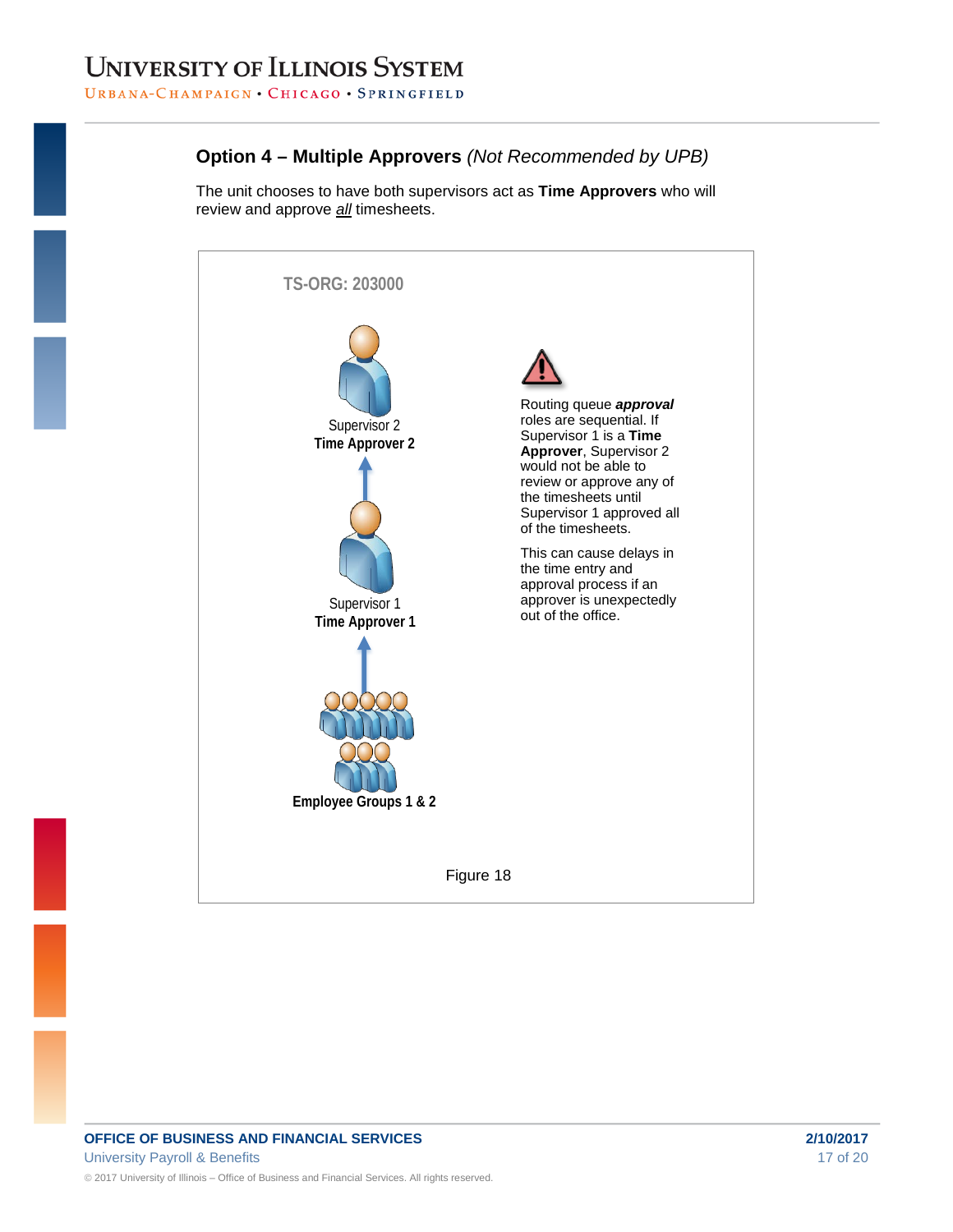Supervisor 1 is assigned the **Approver Action** of *Approve* and is designated as the first **Time Approver** in *NTRRQUE*. Supervisor 2 becomes the second **Time Approver** when added to the routing queue with the **Approver Action** of *Approve (see Figure 19)*.

| COA:<br>Position:<br><b>Reports To:</b>                         | 日回<br>$\overline{\phantom{a}}$  |                                                             |               | Organization:<br>203000<br><b>Position Type:</b>  | $\sqrt{\frac{1}{2}}$ Chemistry                 |
|-----------------------------------------------------------------|---------------------------------|-------------------------------------------------------------|---------------|---------------------------------------------------|------------------------------------------------|
| Approval<br>Category<br>$\overline{\phantom{a}}$<br><b>TIME</b> | Time Entry and Approval         |                                                             |               |                                                   | `<br>$\overline{\phantom{a}}$                  |
| Approver<br>Sequence<br>12                                      | Mandatory<br>Approver<br>п<br>п | Approver<br>Position<br>$\cdot$<br>UA6953<br>PROF<br>U56852 | RES ASST PROF | Current<br>Incumbent<br>John Cook<br>Jim Hawkland | Approver<br>Action<br>i.<br>Approve<br>Approve |

Figure 19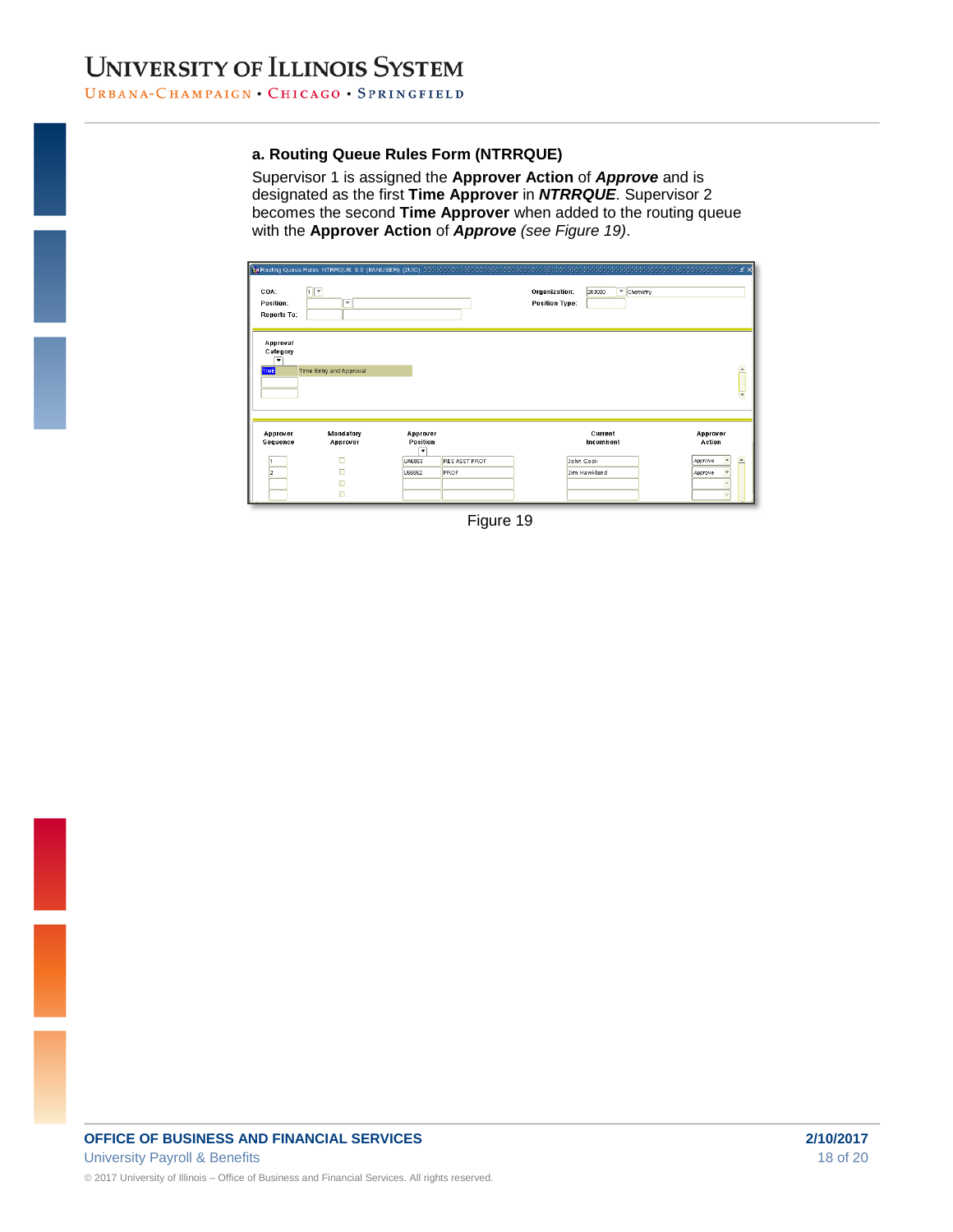#### **b. Security Application**

The **Web and/or Department Time Entry Approver** security profile is requested for Supervisor 1 through the *Security Application (see Figure 20)*.

Supervisor 2 has been assigned the *Security Application* profile of **Time Entry Approver Proxy** *(see Figure 21)*.

| <b>Time Entry</b>                                                                                                                                                        |                            |                            |               |                                   |  |
|--------------------------------------------------------------------------------------------------------------------------------------------------------------------------|----------------------------|----------------------------|---------------|-----------------------------------|--|
| Note:<br>You must save your selection by clicking the Save button before proceeding to another screen. If you do not click the Save button, all selections will be lost. |                            |                            |               |                                   |  |
| <b>Profile Name</b><br>Double Click on the profile name to see info about the profile                                                                                    | <b>Authorizer Comments</b> | Current<br><b>Access</b>   | <b>Action</b> | <b>Settings</b><br>* = Required   |  |
| <b>Department Time Entry Originator</b>                                                                                                                                  |                            |                            | $\checkmark$  |                                   |  |
| Web and/or Department Time Entry Approver                                                                                                                                |                            |                            | Add $\vee$    | Time Entry Approver Organization* |  |
| Web and/or Department Time Entry Superuser                                                                                                                               |                            | □                          | v             |                                   |  |
| <b>Time Entry Originator Proxy</b><br>Proxy Maintenance Form                                                                                                             |                            |                            | $\check{ }$   |                                   |  |
| <b>Time Entry Approver Proxy</b><br>Proxy Maintenance Form                                                                                                               |                            |                            | $\check{ }$   |                                   |  |
|                                                                                                                                                                          |                            |                            |               |                                   |  |
| Save                                                                                                                                                                     |                            | <b>View/Submit Request</b> |               |                                   |  |



| <b>Profile Name</b><br>Double Click on the profile name to see info about the profile | <b>Authorizer Comments</b> | Current<br><b>Access</b> | <b>Action</b> | <b>Settings</b><br>* = Required   |
|---------------------------------------------------------------------------------------|----------------------------|--------------------------|---------------|-----------------------------------|
| <b>Department Time Entry Originator</b>                                               |                            |                          | $\check{ }$   |                                   |
| Web and/or Department Time Entry Approver                                             |                            |                          | $\checkmark$  | Time Entry Approver Organization* |
| Web and/or Department Time Entry Superuser                                            |                            | □                        | $\check{ }$   |                                   |
| <b>Time Entry Originator Proxy</b><br>Proxy Maintenance Form                          |                            | □                        | $\checkmark$  |                                   |
| <b>Time Entry Approver Proxy</b><br><b>Proxy Maintenance Form</b>                     |                            | ⊏                        | Add $\vee$    |                                   |

Figure 21